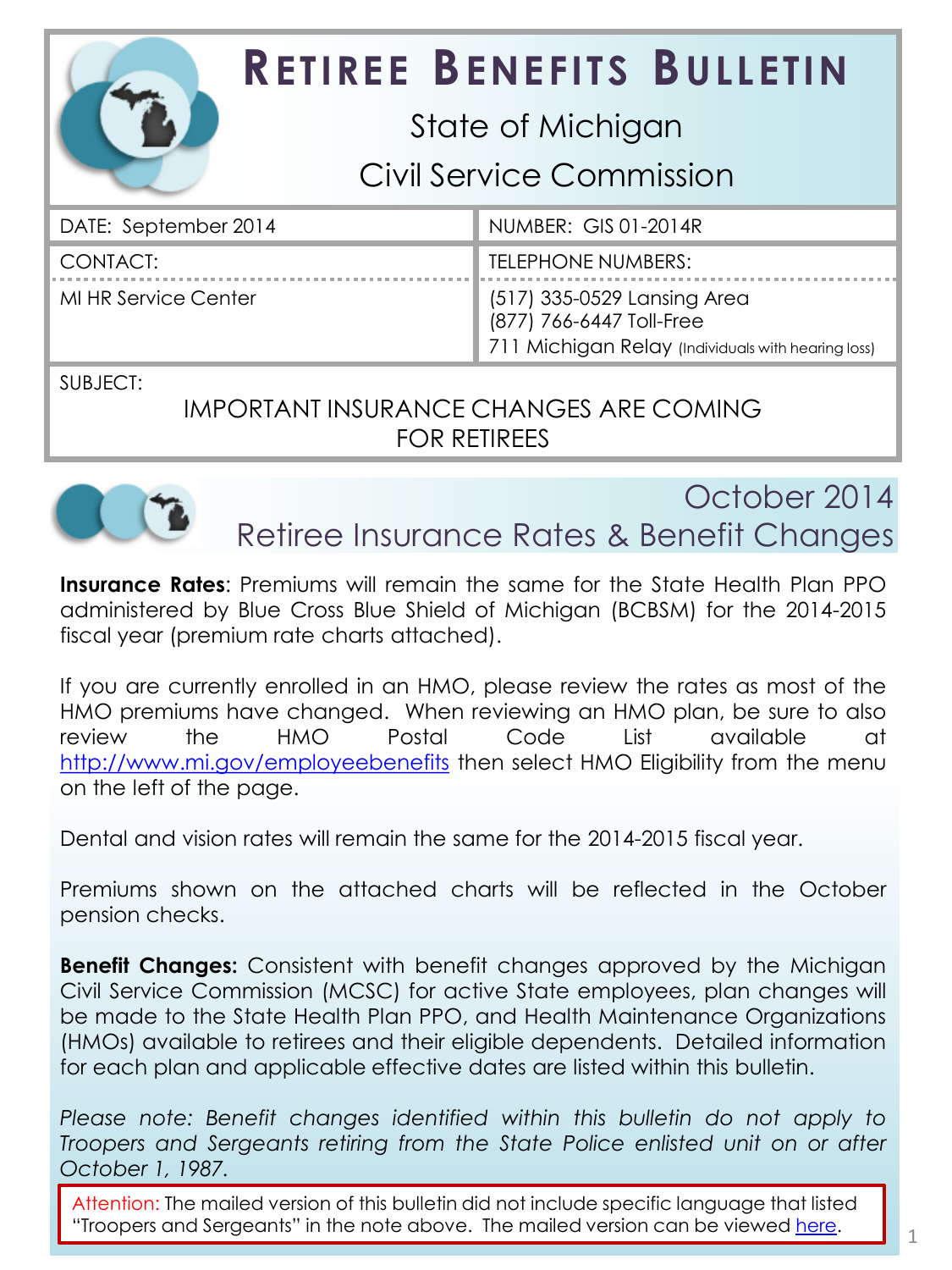

Effective **October 1, 2014**, unless otherwise noted, the following changes will be made to the State Health Plan (SHP) PPO administered by Blue Cross Blue Shield of Michigan (BCBSM):

- **Annual In-network Deductible (Effective January 1, 2015)**
	- Individual changes from \$300 to \$400
	- Family changes from \$600 to \$800
- **In-Network Office Visit Co-pay**:
	- Currently is \$15 and will change to \$20
- **Emergency Room (ER) Co-pay**:
	- **Non-Medicare eligible retirees** currently is \$50 and will change to \$200 if not admitted to the hospital
	- **Medicare eligible retirees**  ER co-pay to remain at \$50
- **Prescription Drug Co-pays for those who retired on or after January 1, 1987.** 
	- Retail: Currently at \$10/\$20/\$40 for generic, preferred brand, nonpreferred brand name drugs, will change to \$10/\$30/\$60, respectively
	- 90-day supply at mail order (or retail for Medicare eligible retirees), currently at \$20/\$40/\$80 for generic, preferred brand, and non-preferred brand name drugs, will change to \$20/\$60/\$120, respectively
	- Non-Medicare Eligible Retirees' changes are effective October 1, 2014
	- Medicare Eligible Retirees' changes are effective January 1, 2015
- **Autism benefits**: Covered by the SHP PPO administered by Magellan, and subject to the plan deductible and coinsurance
- **Coinsurance**: Plan covers 90% after deductible for in-network services subject to coinsurance
- **Private Duty Nursing**: Plan covers 80% after deductible
- **Acupuncture:** Plan covers 80% after deductible
- **In-Network Out of Pocket Maximum (OOPM):**
	- Individual changes from \$1,000 to \$2,000
	- Family changes from \$2,000 to \$4,000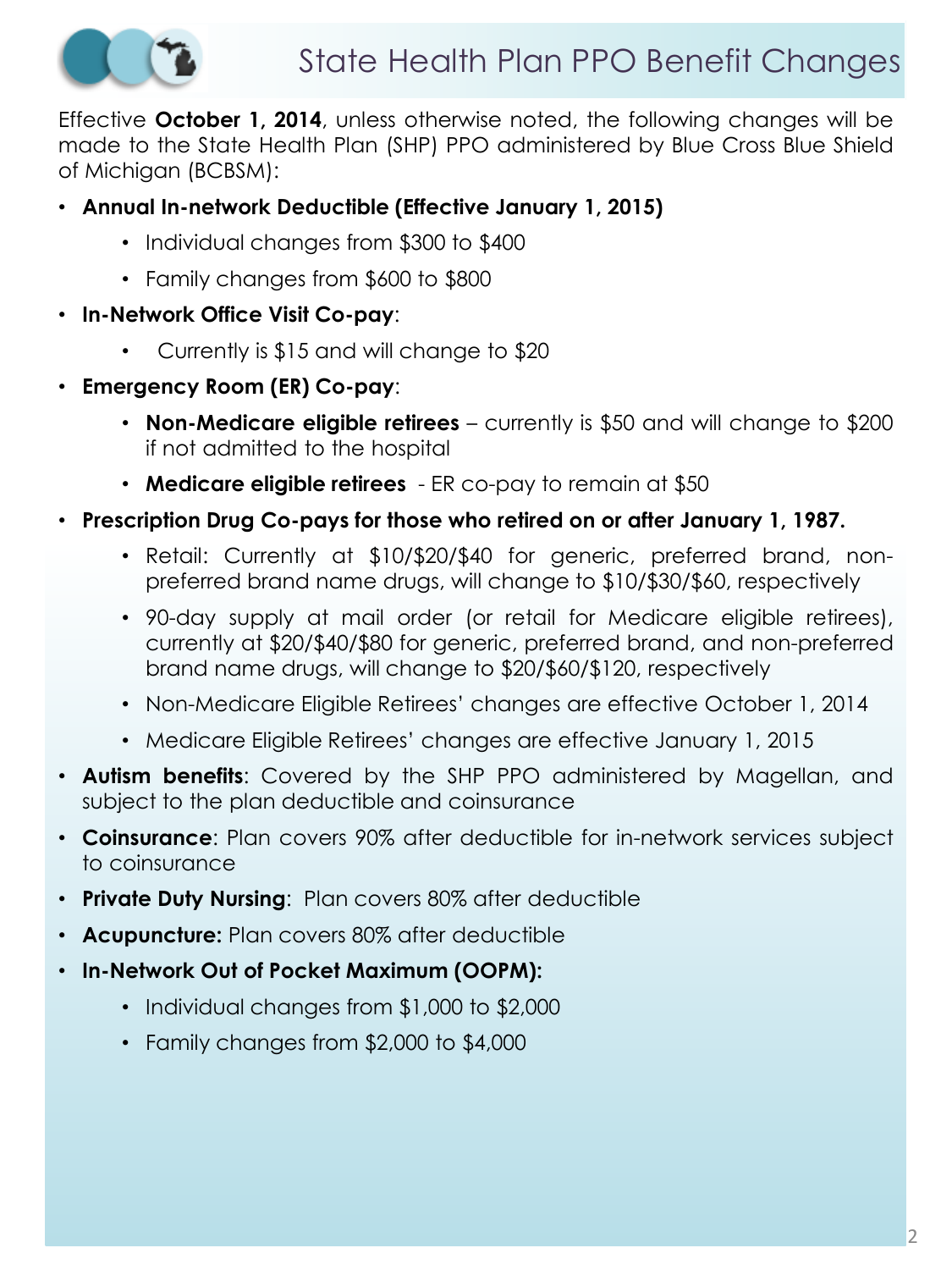

Effective **October 1, 2014**, unless otherwise noted, the following changes will be made to the Health Maintenance Organizations (HMOs):

### • **Annual Deductibles**:

- Individual \$125
- Family \$250
- **Medicare Advantage (MA) HMOs**
	- **Individual \$125**
	- Family deductible does not apply
- **Office Visit Copay**:
	- Currently is \$10 and will change to \$20
- **Emergency Room (ER) Copay**:
	- Currently is \$50 and will change to \$200 if not admitted to the hospital
	- **Medicare Advantage (MA)** currently is \$50 and will change to \$65 if not admitted
- **Prescription Drug Copays**:
	- Retail is currently \$5 for a generic and \$10 for a brand name drug and will change to \$10/\$30/\$60 for generic, preferred brand, and nonpreferred brand name drugs, respectively
	- 90-day supply at mail order (or at retail for Medicare eligible retirees), to be \$20/\$60/\$120 for generic, preferred brand, and non-preferred brand name drugs, respectively

#### • **Annual Out of Pocket Maximum (OOPM):**

- \$2,000 for an individual
- \$4,000 for a family
- **Medicare Advantage (MA)**
	- **Individual \$2,000**
	- **Family OOPM does not apply**

Please note: These changes will apply to MA HMO plans effective **January 1, 2015**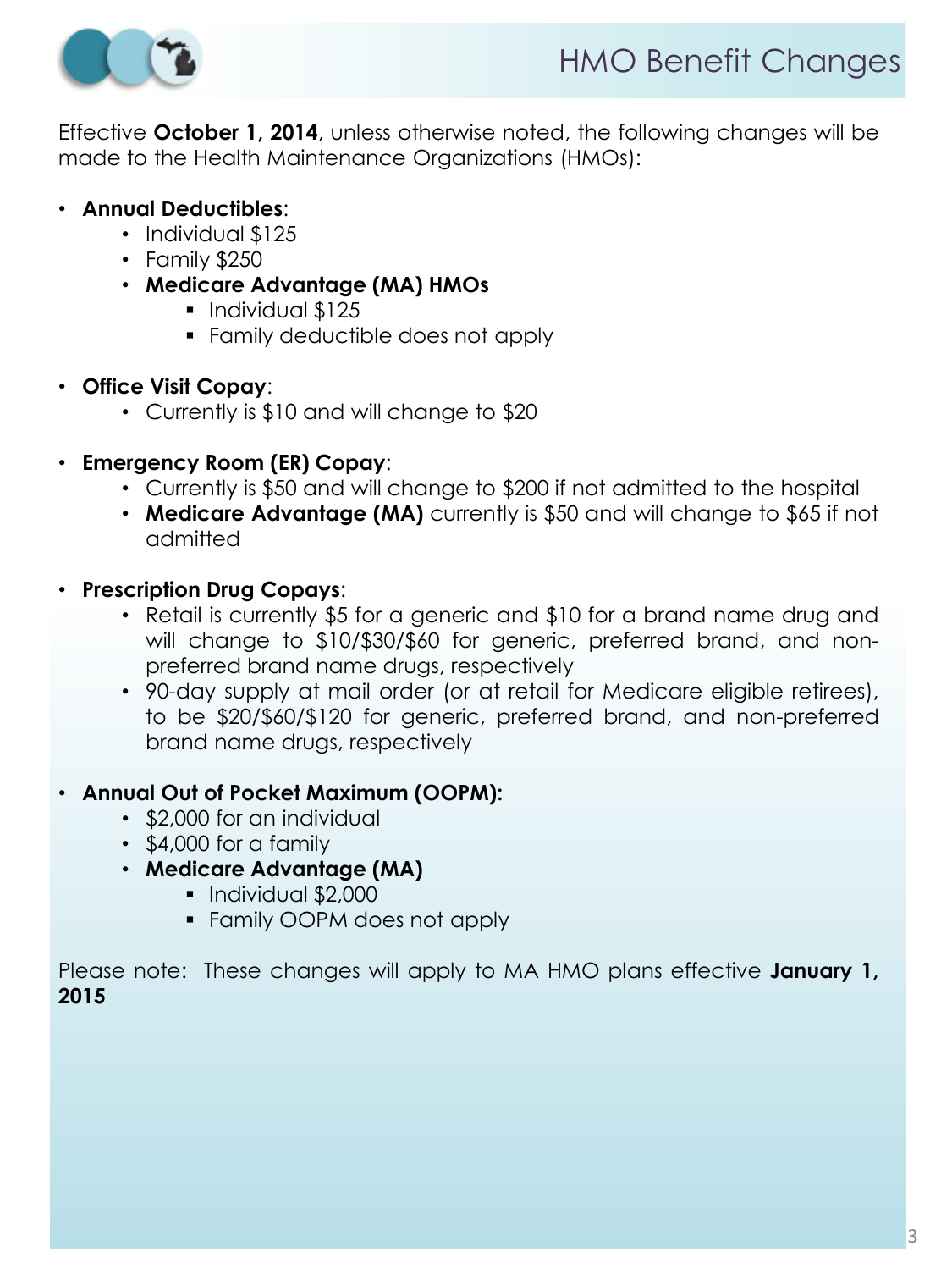

### Retired Prior to January 1, 1987 & Enrolled in the Medicare Supplemental Plan

Prescription drug copays for retirees enrolled in the Medicare Supplemental Plan who retired prior to January 1, 1987 and for their dependents *will not* change.

- Retail drug copays will remain at \$7/\$15/\$30 for generic, preferred and non-preferred drugs, respectively.
- 90-day supply at mail order (or at retail for Medicare eligible retirees), will remain at \$14/\$30/\$60 generic, preferred brand, and non-preferred brand name drugs, respectively.



# **Dental**

Effective **October 1, 2014**, dental implants will be added to the dental plan coverage under prosthodontics and will be covered as follows:

- 70% if utilizing a dental care provider who is a member of the Point of Service PPO
- 50% if utilizing a Delta Dental Premier dentist
- 50% if utilizing a Non-Participating dentist

There is no change to the annual maximum benefit of \$1,500 for each eligible person.



# Vision

There are no changes to the State Vision Plan administered by Blue Cross Blue Shield of Michigan (BCBSM) in partnership with Vision Service Plan® for the 2014-2015 fiscal year.



# Reminders & Updates

**State Health Plan PPO Members -** Effective October 1, 2014, the SUPPORT Program will no longer administer benefits for durable medical equipment, prosthetic and orthotics, and medical supplies. As a State of Michigan retiree, services for you and your dependents will be administered through Blue Cross Blue Shield beginning October 1, 2014. To receive services without any out-of-pocket costs for non-Medicare retirees, you must use a participating BCBSM provider. If services are received from a non-participating provider, you will be responsible for 20% of the approved amount plus the difference between the charge and the BCBSM approved amount. To receive services without any out-of-pocket costs for Medicare retirees, you must seek services from a provider that participates with Medicare.

Blue Health Connection (800) 775-2583 - This disease management program provides health educational materials, online health resources, a smoking cessation program, and a 24-hour Nurse Help Line.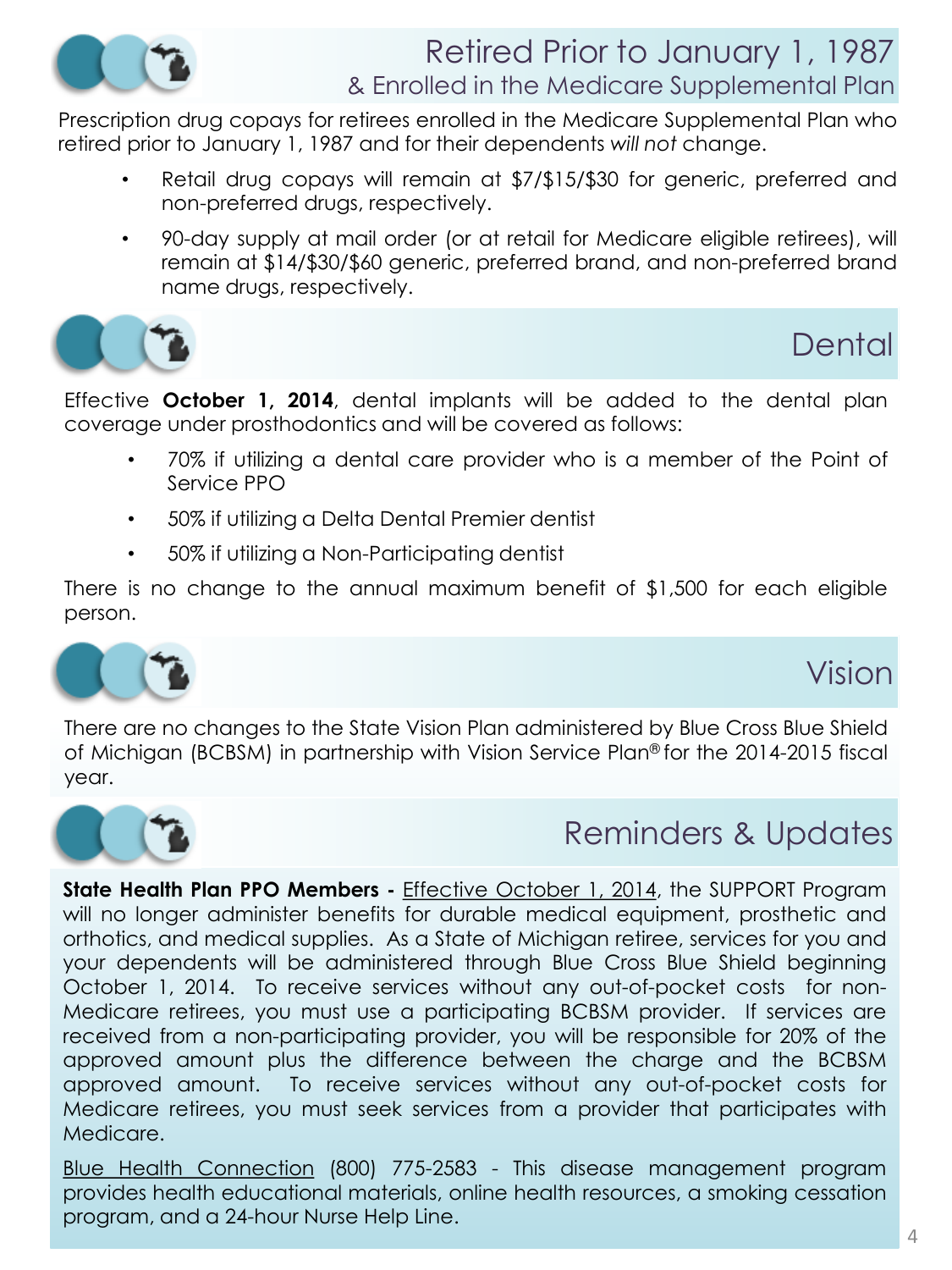

# Medicare Eligibility And State Retiree Health Coverage

Once you become Medicare-eligible, your State retiree health care coverage becomes your secondary insurance. Generally, you are automatically enrolled in Medicare Part A and Part B once eligible. If you initially declined Part B at the time you became eligible, you can sign up at your local Social Security office or by calling (800) 772-1213.

If you DO NOT ENROLL in Medicare Part B upon becoming eligible, your State Health Plan coverage will be treated as if Medicare coverage was in place. The State Health Plan will not reimburse that portion of an expense normally covered by Medicare Part B. If you become eligible for Medicare prior to age 65, be sure to enroll in Medicare Part A and Part B and enter the Medicare information online by logging into miAccount at [www.mi.gov/orsmiaccount](http://www.mi.gov/orsmiaccount) or send the Insurance Enrollment/Change Request to the Office of Retirement Services (ORS) to enroll.

#### **Enrolling and Making Changes**

**Medicare Eligible at Age 65 -** If you are already enrolled in state-sponsored retiree health and prescription drug insurance and you, your spouse, or your dependent(s) become eligible for Medicare at age 65:

• Be sure to enroll in both Medicare Parts A and B two to three months before turning age 65. Your coverage will automatically change to a Medicare compatible plan when you turn 65. You will be contacted if your provider needs additional information.

**Medicare Eligible Before Age 65 -** If you are *already enrolled* in state-sponsored retiree health and prescription drug insurance and you, your spouse, or your dependent(s) become eligible for Medicare before age 65:

- Be sure to enroll in both Medicare Parts A and B.
- Enter the Medicare information at [www.michigan.gov/orsmiaccount](http://www.michigan.gov/orsmiaccount) or send the *Insurance Enrollment/Change Request* to the Office of Retirement Services (ORS) to ensure you are enrolled in the correct Medicare plan.

If you are *enrolling* in state-sponsored retiree health and prescription drug insurance and you, your spouse, or your dependent(s) become eligible for Medicare before age 65:

- Be sure to enroll in both Medicare Parts A and B.
- Submit your completed online insurance enrollment at [www.michigan.gov/orsmiaccount](http://www.michigan.gov/orsmiaccount) (or *Insurance Enrollment/Change Request)* and proofs to ORS by the 15th of the month for your coverage to begin the following month.

**Note:** If your completed insurance enrollment request and proofs are received after the 15th but before the end of the month, your coverage will begin a month later. For example, if you submit your completed insurance enrollment request and proofs on July 25, and intend for insurance coverage to begin August 1, your coverage will begin September 1.

**HMO Members -** Medicare Advantage - If you have an HMO, regardless of when you, your spouse, or dependent(s) become eligible for Medicare, contact your provider to obtain a Medicare Advantage plan application and submit it to ORS if you wish to remain enrolled in your HMO. If your HMO does not offer a Medicare Advantage plan or if another HMO's Medicare Advantage plan is not available in your area, you must select the State Health Plan PPO.